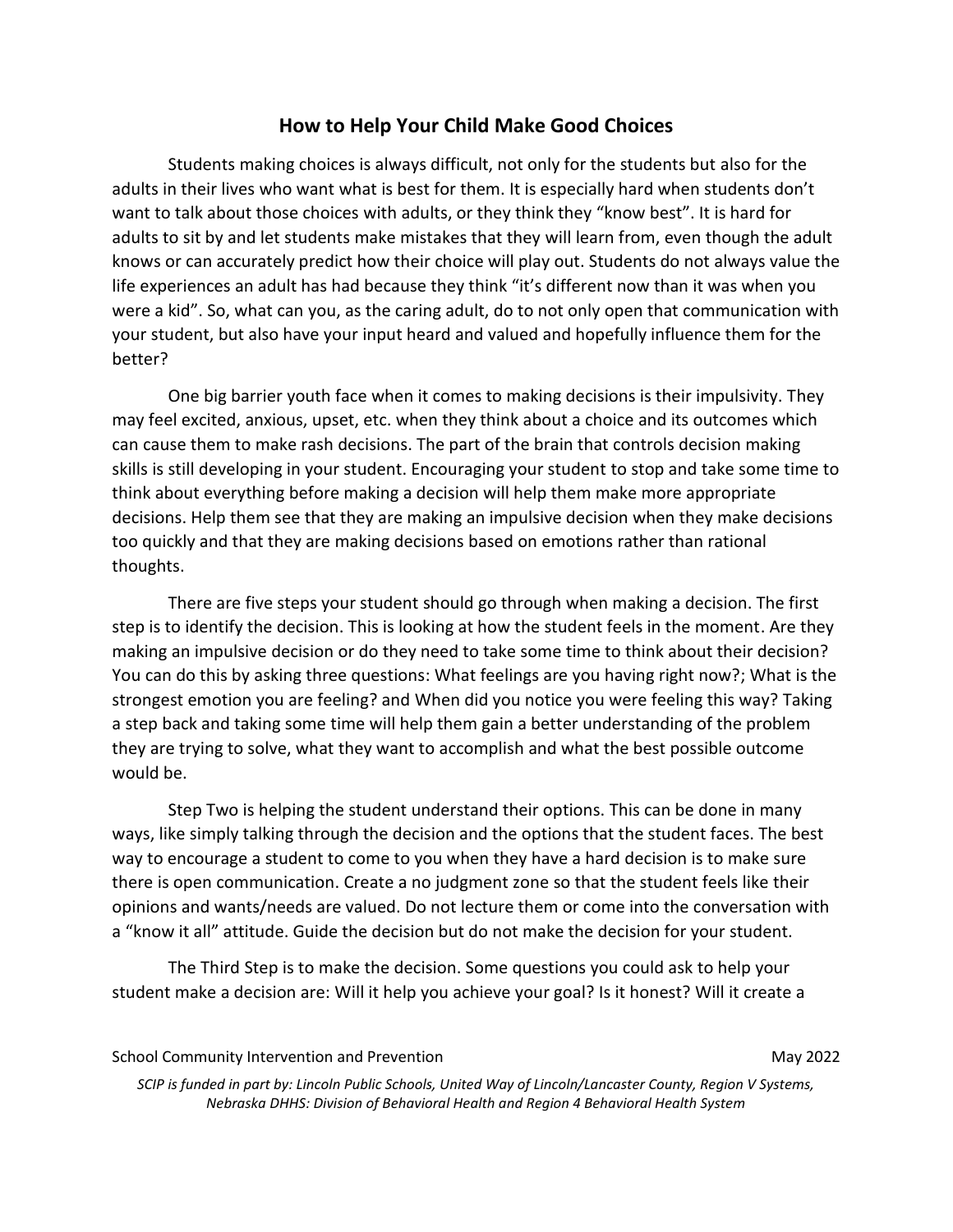problem for someone else? and Is it safe? It is very important to help your student understand that with every decision comes a responsibility they will have as a result of that decision. Help guide the student to see if they are ready for that responsibility and help them decide for themselves if they think they can handle the outcome. Then if your student handles the responsibility in a good way, praise them. Help them see what they did well and it will encourage them to continue making good choices. Try not to intervene unless they or someone else is in danger. Let your student make little mistakes that they can learn from.

The next step is acting on the decision. This includes following through on the decision that the student has decided to make. Make sure that your student knows that no matter what the outcome is, you will be there to support and help them. Cultivate your relationship by talking with them and checking that they are ok after the fact. This will help the student feel like if something goes wrong, they can come to you for help. Or maybe they will be excited with how well the decision is going and want to share their experience with you. If that is the case, praise them for making good decisions to reinforce that behavior.

The last step is to reflect on the decision with the student. Help the student think through their decision-making process in order to see if there was anything they could do better in the future. Some questions to ask are: What did I learn about myself? What's important to me? What was hard about what I did? What was easy about what I did? The next time I have to make a decision, what would I do the same? and What might I do differently next time?

Decision-making skills are hard for youth to learn on their own because they may not make decisions by actually thinking about them but rather make decisions based on emotions. Taking these steps and helping students develop their skills while they are young will help them be able to make good decisions as adults. Their brains are still forming and they are learning these skills either on their own or with the guidance of caring adults. This is one skill that they will need to become a self-functioning adult who makes good decisions for the long-term.

## References:

How to help your teen make good decisions about school and life

[https://www.sparktheirfuture.qld.edu.au/how-to-help-your-teen-make-good-decisions-about](https://www.sparktheirfuture.qld.edu.au/how-to-help-your-teen-make-good-decisions-about-school-and-life/)[school-and-life/](https://www.sparktheirfuture.qld.edu.au/how-to-help-your-teen-make-good-decisions-about-school-and-life/)

Why teens make bad choices and how you can help them

School Community Intervention and Prevention May 2022 **May 2022** 

*SCIP is funded in part by: Lincoln Public Schools, United Way of Lincoln/Lancaster County, Region V Systems, Nebraska DHHS: Division of Behavioral Health and Region 4 Behavioral Health System*